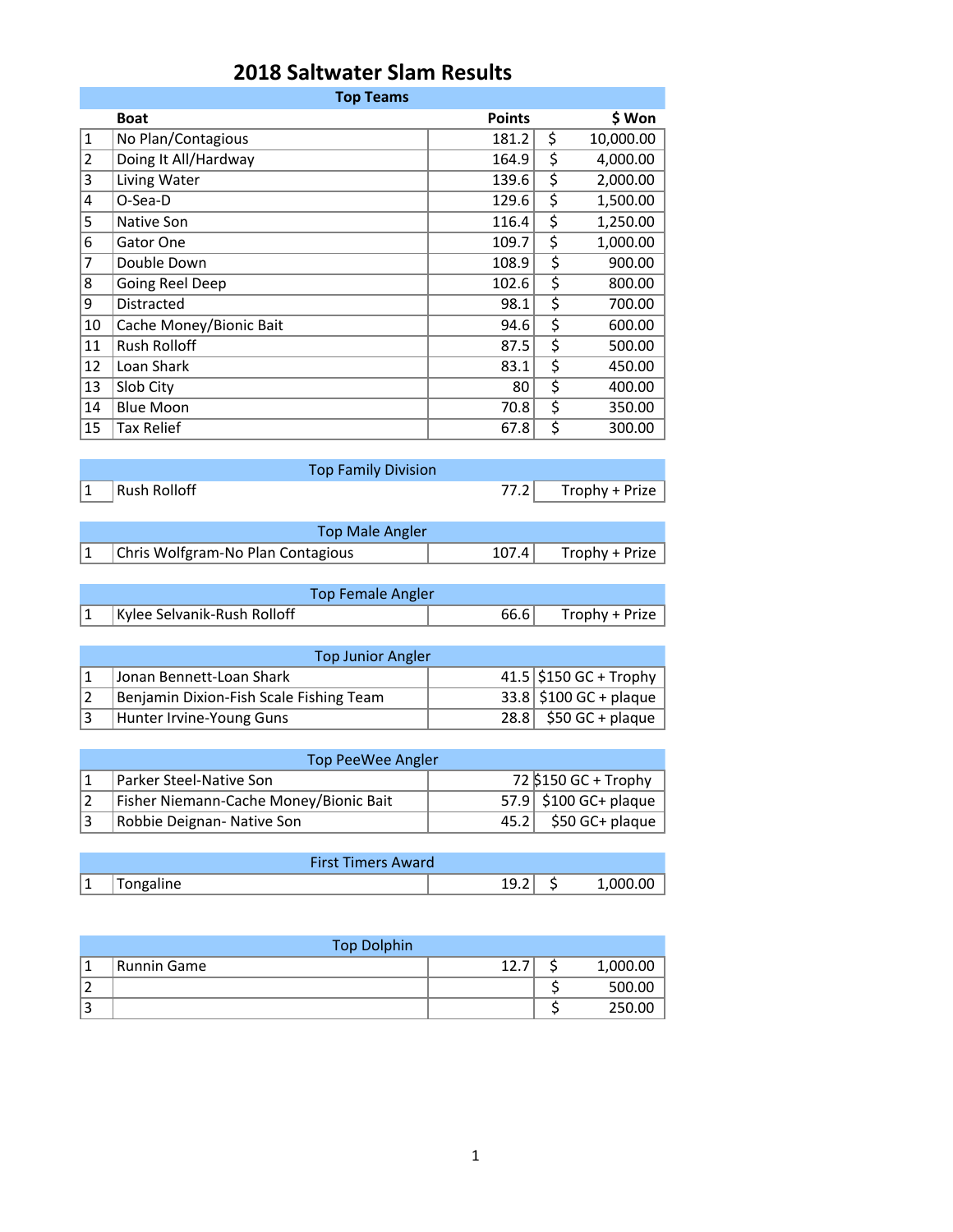## **2018 Saltwater Slam Results**

|   | Top Wahoo          |      |          |
|---|--------------------|------|----------|
|   | No Plan/Contagious | 85.7 | 1,000.00 |
|   |                    |      | 500.00   |
| ◠ |                    |      | 250.00   |

| <b>Top King</b>  |      |          |
|------------------|------|----------|
| Going Reel Deep  | 45   | 1,000.00 |
| Offshore Warrior | 44.4 | 500.00   |
| Native Son       | 40.8 | 250.00   |

| Top Tuna             |      |          |
|----------------------|------|----------|
| Doing It All/Hardway | 32.2 | 1,000.00 |
| Doing It All/Hardway | 29.1 | 500.00   |
| <b>Runnin Game</b>   | 28.2 | 250.00   |

|    | <b>Top Cobia</b> |      |          |
|----|------------------|------|----------|
|    | Hoke'D Up        | 34.7 | 1,000.00 |
|    | Loan Shark       | 29   | 500.00   |
| 13 | Reel Addiction   | 14.2 | 250.00   |

|   | <b>Big Mack</b>  |     |          |
|---|------------------|-----|----------|
| ᆠ | Offshore Warrior | 44. | 7,000.00 |

| Show Me the Mahi                |             |  |  |        |  |
|---------------------------------|-------------|--|--|--------|--|
| і и                             | Runnin Game |  |  | 50.00  |  |
| $\overline{\phantom{0}}$<br>، ک |             |  |  | 250.00 |  |

|                | <b>Top Small Boat</b> |      |  |          |  |  |
|----------------|-----------------------|------|--|----------|--|--|
|                | Hoke'D Up             | 67.7 |  | 1,500.00 |  |  |
| $\overline{2}$ | Extractor             | 49.6 |  | 750.00   |  |  |
| 13             | Mac Daddy             | 40.2 |  | 125.00   |  |  |
|                | The Program           | 40.2 |  | 125.00   |  |  |

| <b>Non-Pro Division</b> |                         |      |  |          |  |
|-------------------------|-------------------------|------|--|----------|--|
|                         | Loan Shark              | 83.1 |  | 2,000.00 |  |
|                         | Hoke'D Up               | 67.7 |  | 1,500.00 |  |
| 3                       | <b>Runnin Game</b>      | 64.9 |  | 750.00   |  |
| 4                       | Extractor               | 49.6 |  | 500.00   |  |
|                         | Fish Scale Fishing Team | 45.3 |  | 250.00   |  |

| Bluewater Bonanza - Total Aggregate Weight |                      |       |  |          |  |
|--------------------------------------------|----------------------|-------|--|----------|--|
|                                            | No Plan/Contagious   | 181.2 |  | 3,870.00 |  |
|                                            | Doing It All/Hardway | 164.9 |  | 2,322.00 |  |
|                                            | Living Water         | 139.6 |  | 1,548.00 |  |